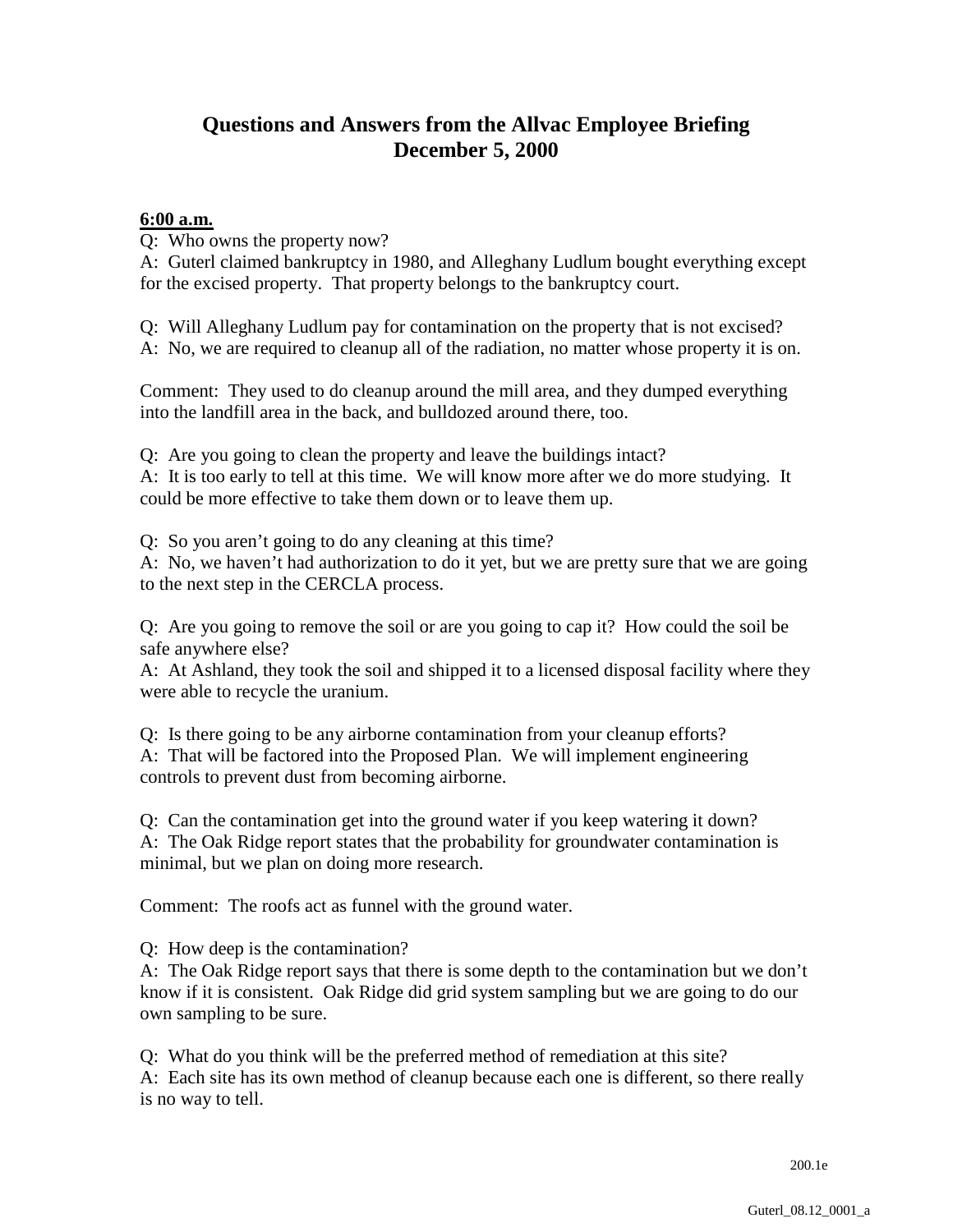Q: If you dig up the soil, is it going to be taken out of Western New York? A: It depends on what's in the soil; not a lot of local processing facilities will take radioactive contamination.

Q: Have you cleaned up any other sites like this one?

A: To date, we have completed or almost completed two sites, which would be Bliss & Laughlin and Ashland. We are currently working on the Linde Site, which is similar to this site because there are people working there.

Q: How would rate the site on contamination in comparison to others, based on a scale from 1 to 10?

A: It is too soon to tell at this point.

Q: How much do local officials influence this site?

A: We have had a lot of interest from Congressman LaFalce and Senator Maziarz, but they don't influence the site as far as cleanup levels are concerned.

## **7:00 a.m.**

Q: Did you find radiation in the plant and where?

A: The Oak Ridge report found radiation in Buildings 6, 8, and 3.

Q: Did you find radiation in the pit area?

A: Yes, and the report also found it on the floors and in the dust.

Q: I spent ten years on the 10 inch mills.

A: We have received calls from people who worked there, and they have given us many valid pieces of information which will help when we get to the RI phase. The Department of Health will be at the public meeting on the  $12<sup>th</sup>$ , and the number for the DOE is in your packet of handouts.

Q: Is it three years because of funding?

A: No, three years is the average timeframe for similar projects. It is difficult to be develop an exact schedule for completion at this early stage.

Q: I have heard that there are many sites around the country that need cleanup and that they are on a list. How do you get to the top of this list?

A: They are probably at the top of the list because of safety, but the reports indicate that there is no risk to human health and the environment at this time.

Q: What about before?

A: It's hard to tell, we would have to look at historical documents, but we are focused on what is going on now.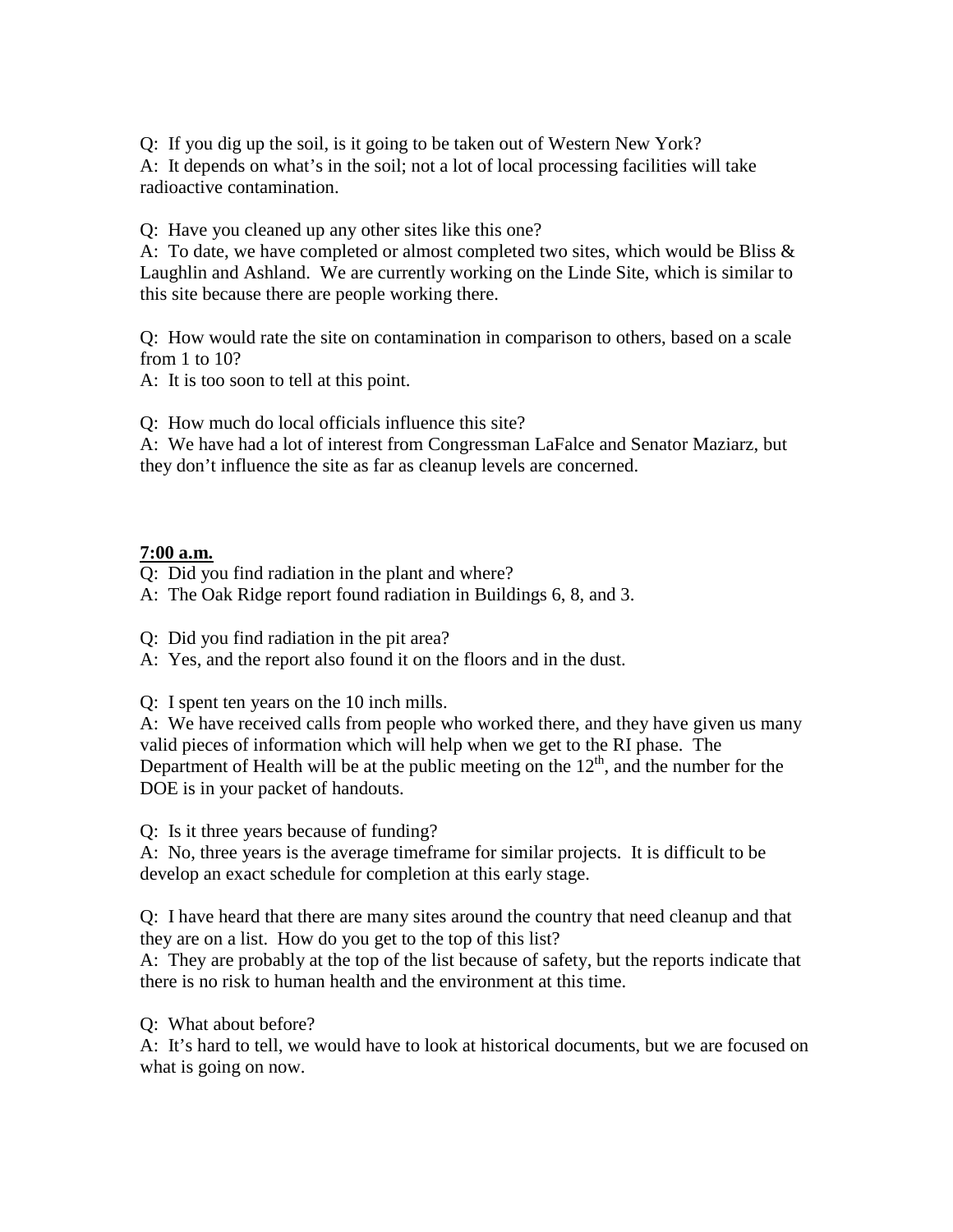Q: So there is no risk now?

A: Not at this time. There is restricted access to contaminated areas.

Q: What if you worked in those buildings during the 70's and 80's?

A: That is almost impossible to tell. There are lots of variables such as toxicology and work habits that we would have to look at.

Q: If I had dust on my clothes and I carried it around, I would have a longer time of exposure.

A: You would have to talk to the Department of Health about that.

Q: Will USACE be doing its own sampling?

A: Yes.

Q: If you drive machinery over the contaminated landfill areas, will it disturb the contamination?

A: The landfill is naturally capped with soil and vegetation, it may be disturbed but it would be minimal. The places of contamination are fenced off and marked. If we need to perform a cleanup, we would wet down the dirt and do air monitoring.

Q: Are you going to monitor around the buildings where people are working?

A: We do real-time spot monitoring and perimeter air monitoring.

Q: For your other sites, what is left after cleanup? Is it still low level?

A: When remediation is complete at Ashland it will be safe for residential use.

Q: What is at the site, is it low level?

A: It is mostly low-level. What's left over is residue from a process, it's not the raw material.

Q: How much does funding determine our method and level of cleanup?

A: Money won't make us comprise our levels. We can always request more money. We have a good track record with getting money from our Headquarters, and we won't go to a lesser standard of cleanup because we don't have the money.

Comment: I used to clean the pits on a weekly basis.

Q: Is there a particular type of cancer that relates to this type of exposure? A: You would have to ask the DOH about that.

Comment: People that worked in maintenance had a higher exposure for a longer period of time.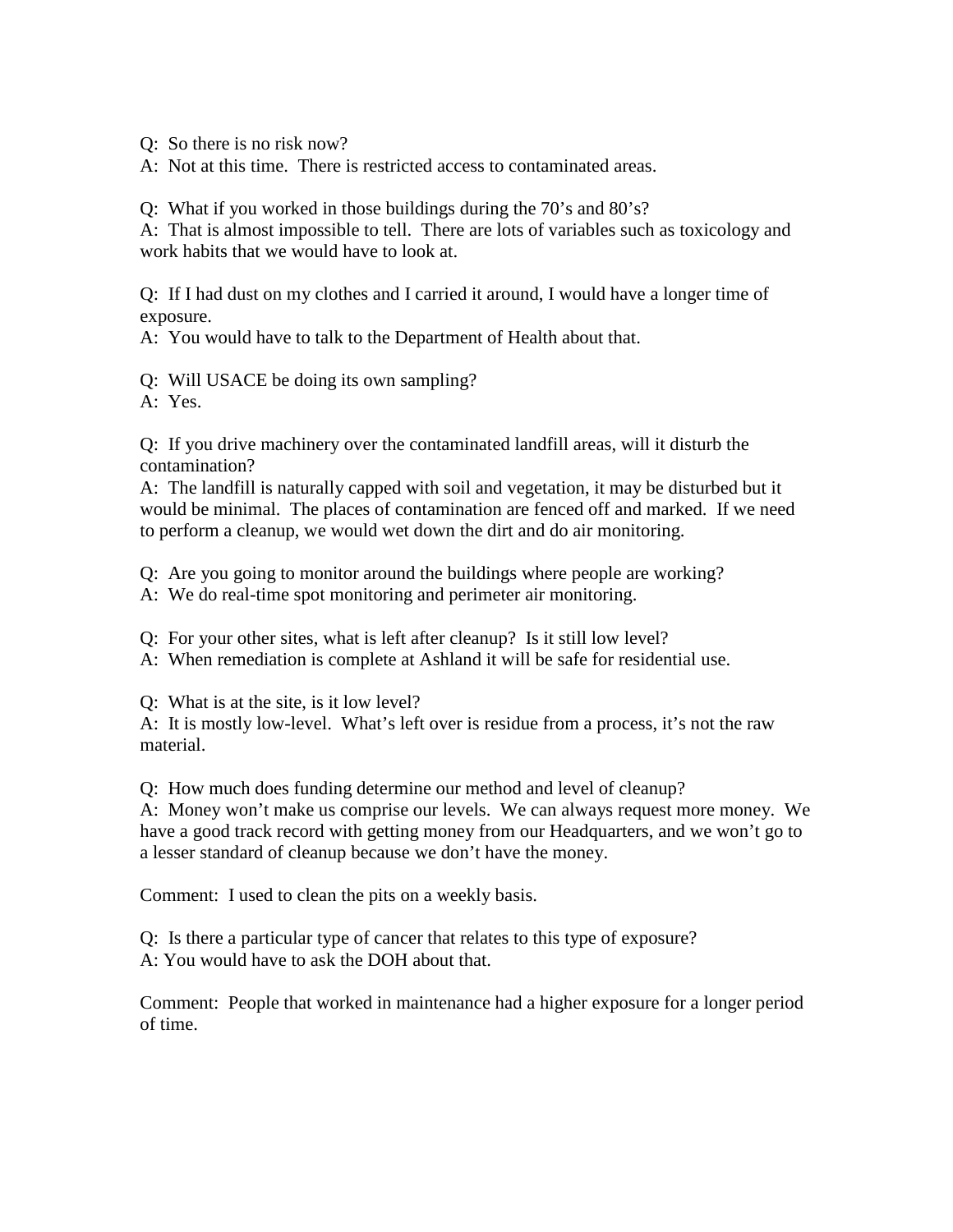Q: Do you have any information about the medical conditions or the cancer rates around the site or in the area?

A: You would have to talk to the DOE and the DOH about that. The DOE has a compensation program for past employees that worked on MED-related activities, and the DOH has a pamphlet about cancer clusters. They will both be at the meeting on the  $12^{th}$ .

Q: Have you had a meeting for neighboring property owners?

A: This is our first meeting for the site. We will be having one on December  $12<sup>th</sup>$  as well.

## **2:00 p.m.**

Q: Do you have a map that shows where the contamination is?

A: Several maps detailing potential locations of elevated residual radioactivity can be found in the ORISE 1999 report. This report is available upon request.

Q: What would the Proposed Plan be? Would you clean the soil, tear down the buildings, what?

A: Our goal is clean up the radiation and we will do whatever it takes to ensure that.

Q: Will this be a brownfields site when the cleanup is finished?

A: USACE does not make that determination.

Q: Does your website give numbers for radiation levels?

A: The 1999 ORISE report will be online shortly.

Q: Do you have your own crews, or will you hire from the outside to do the remediation? A: We usually contract out.

Q: Is it three years to develop the plan or for the cleanup?

A: Three years is an approximate estimate from the start to the finish but there are many variables that could prolong or shorten the time. We will know more once more studying is done.

Q: There was talk in the media about a compensation program?

A: The DOE number is on the packet of handouts that we gave you and they will also be at the meeting on December 12, 2000.

Q: On the blue outlined area on the map, who owns it?

A: The blue outline and the landfill are owned by a bankruptcy trustee for Guterl.

Q: If buildings have to be removed does FUSRAP have cooperation with the land owners?

A: The owners are going to be stakeholders so they do have some say, but we have the final say. We go by safety so whatever safety says we do.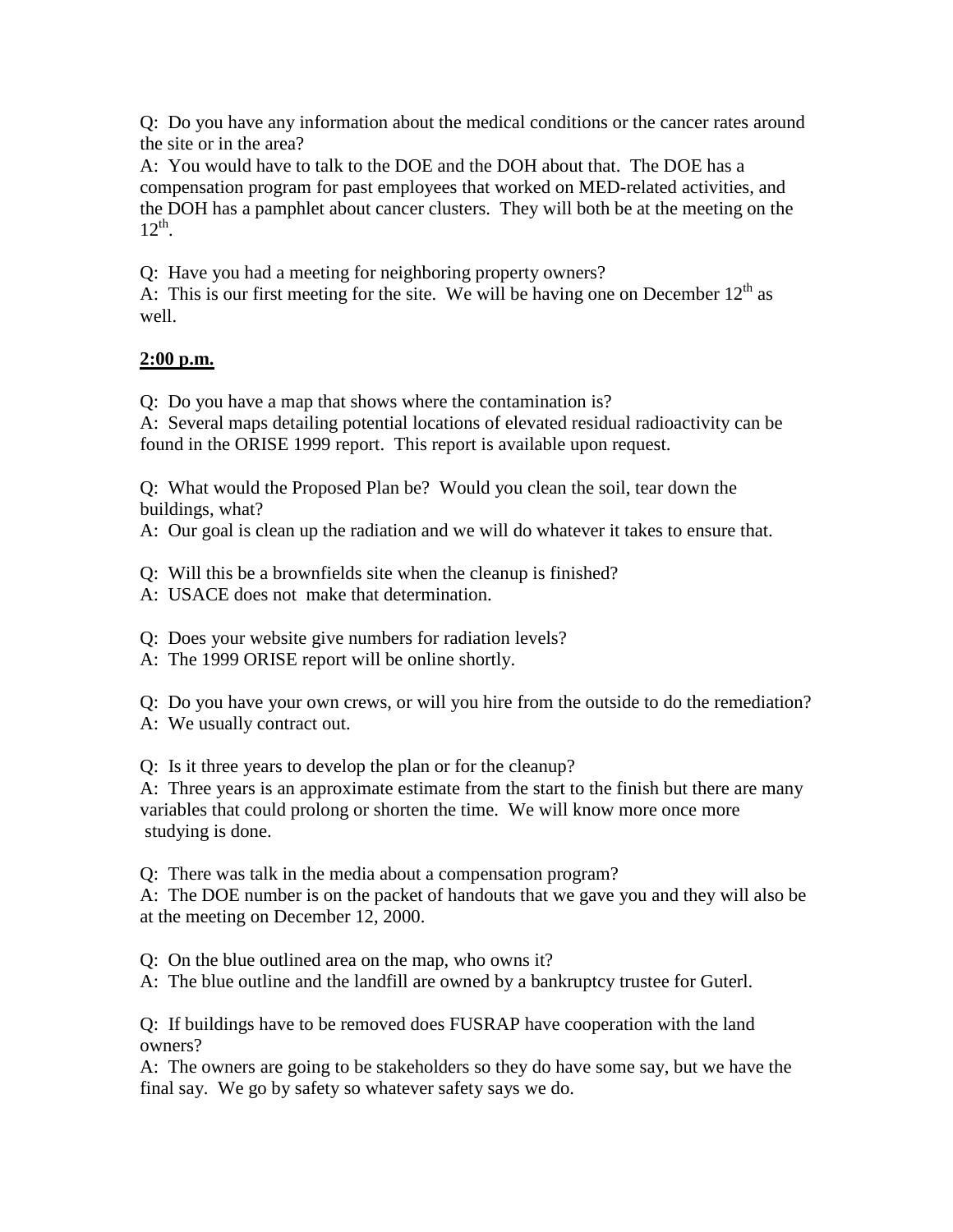Q: Is there radiation in the ground water?

A: According to the report, ground water contamination has potential but it is not likely. We are going to do more samples to be sure.

Q: Are there other contaminants other than radiation?

A: We don't know yet, but there might be. We know of acids, there were quenching tanks. We are going to have to do more studying.

Q: What is a safe proximity to radioactivity?

A: USACE has not reviewed information that suggests an imminent threat to human health through the presence of residual radioactivity.

Comment: Even though the contamination is a few hundred feet away we are here everyday.

Q: Are the fences far enough away that there is still a safe distance from the site? A: Even if you are inside the fence, you are still OK; what you don't want to do is go into the buildings, because of the asbestos.

Q: Workers were assigned to work in Building 24 fifteen years ago, now we are told that it is hot, the area of contamination is always expanding.

A: In 1958 the site was cleaned up to standards of the time. It appears from the ORISE report that the northern portion of building 24 is not contaminated. The snow fence was put in place to restrict access, and there were limitations with some of the previous studies. Our studies will be more comprehensive.

Q: Is the equipment in the buildings contaminated?

A: After review of the ORISE 1999 report, several items within the building have the potential to be contaminated.

Q: Are the radiation readings above ground or under ground?

A: Both. Most of it is subsurface, but there is some contamination above ground.

Q: How deep does the contamination go?

A: It varies; it goes from around a few inches to about five feet.

Q: When you are cleaning are you going to disrupt normal routines at the plant? A: We are going to coordinate with Allvac; we will work with them as plans are

developed.

Q: Will there be safety issues when you do the cleanup? Are you going to have to evacuate the plant for a few weeks?

A: All activities will be coordinated with the Allvac personnel. Safety is the #1 driving factor in all activities performed by USACE.